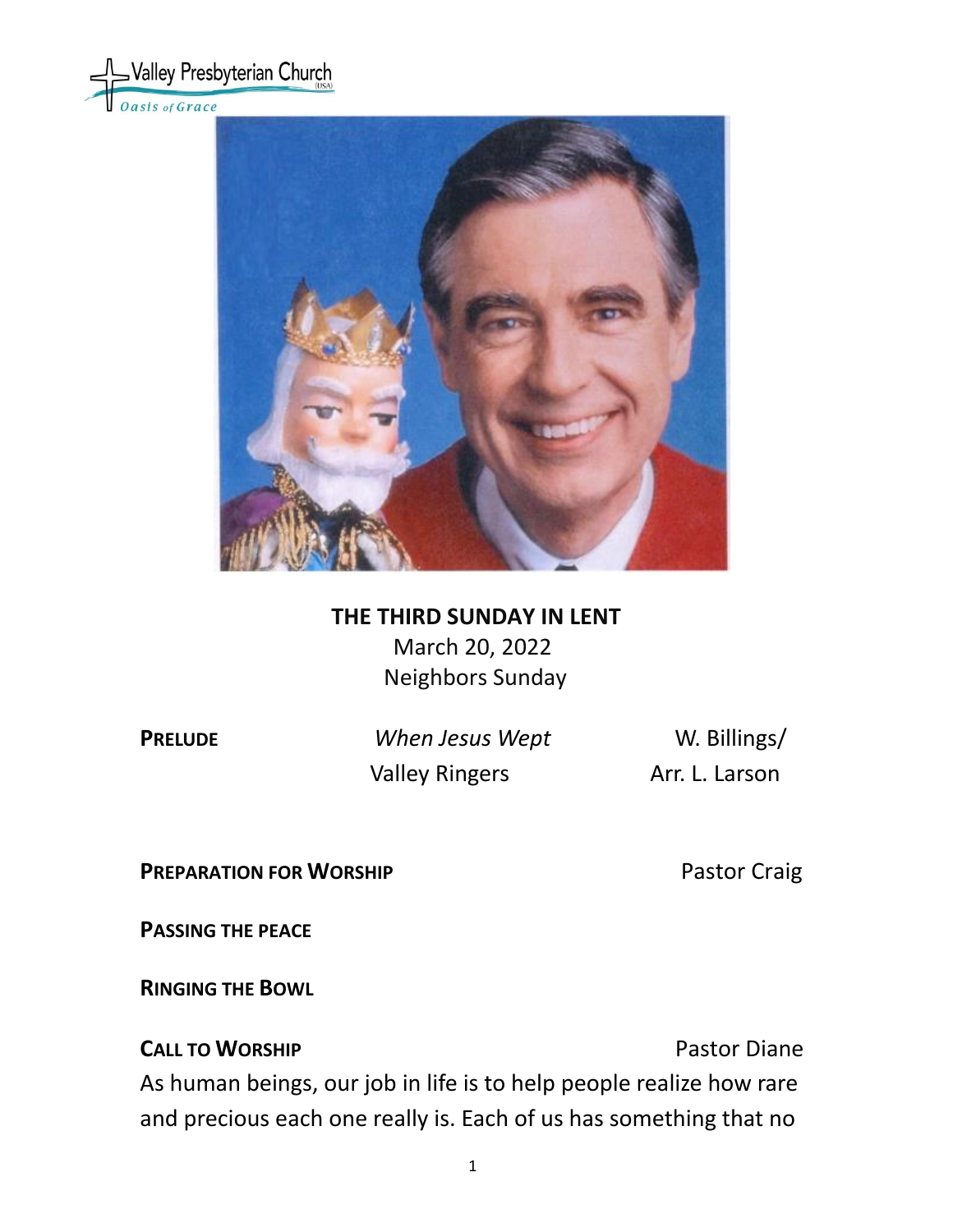

## asis of Grace

one else has, or ever will have, something inside that is unique to you for all time. God gives us the job of encouraging each other person to discover their uniqueness and to provide ways of developing the expression of that gift.

# **OPENING HYMN** *Go to Dark Gethsemane* 220

# **CALL TO PRAYER**

Forgiveness is a strange thing. Sometimes it can be easier to forgive our enemies than our family and friends. The hardest things of all can be to forgive people we love, and to forgive ourselves. Like all of life's important coping skills, the ability to forgive and our capacity to let go of resentments most likely took root very early in our lives. Knowing we can be loved, exactly as we are, gives us all the best opportunity for growing into the healthiest of people.

## **UNISON PRAYER OF CONFESSION**

**Savior Jesus, you know that love is not a state of perfect caring. Love is an active word like struggle. To love someone is to strive to accept that person, exactly the way he or she is, right here and now. We have not lived mutual caring relationships. Those best relationships require kindness and patience, tolerance, optimism, joy in the other's achievements, confidence in one's self, and the ability to give without undue thought of gain. Lord, we know that The Kingdom of God is the best place for the broken hearted. We know that the only thing, the only thing, evil cannot stand is forgiveness. You have shown us that we cannot really love someone else, unless we really love ourselves also. Dear God, help us to forgive ourselves as you forgive us. Being in a state of grace, being forgiven, help us to really forgive our sisters, brothers and neighbors, as we have been forgiven.** 

*(Silent prayer)* Amen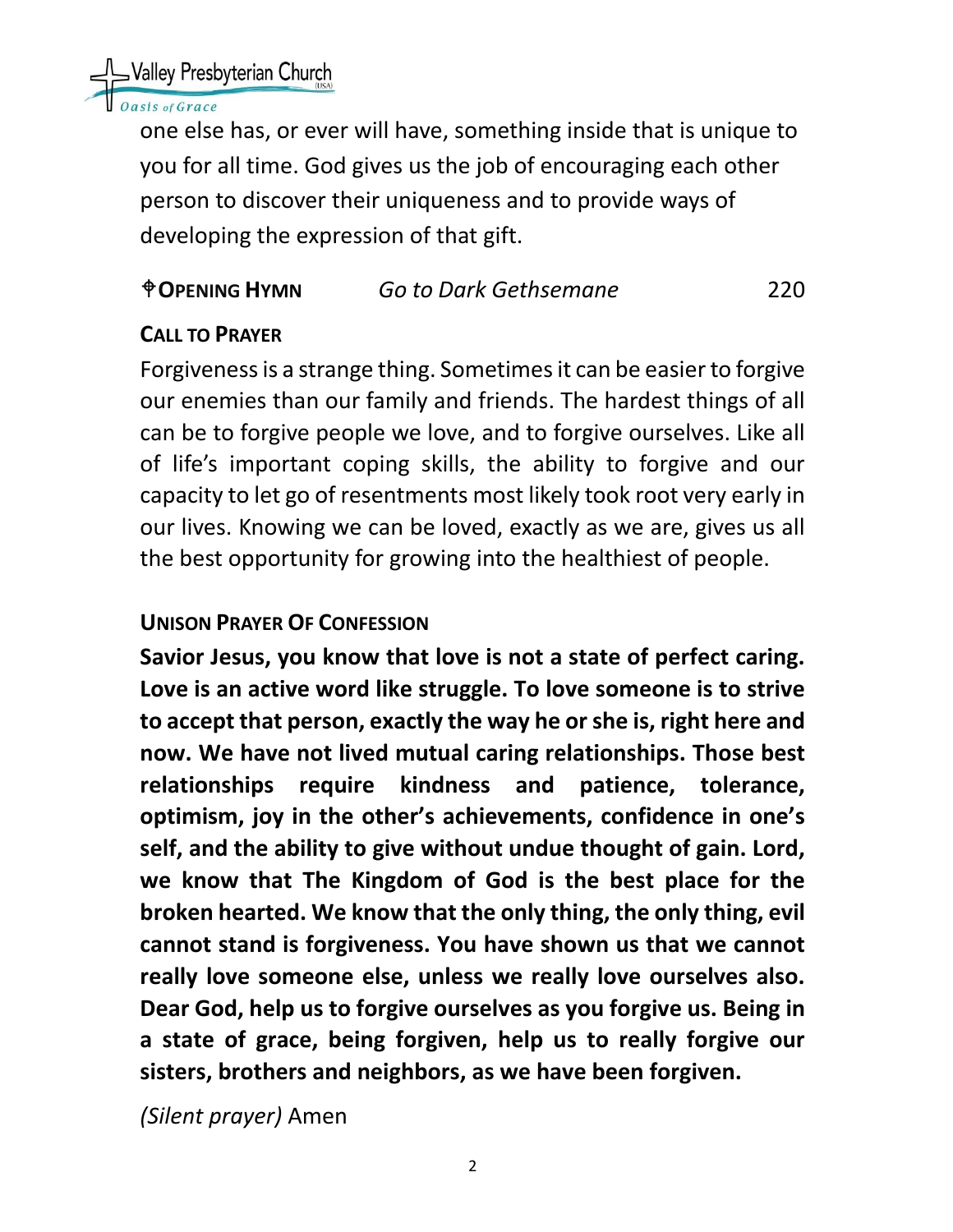

# **POURING OUT THE WATERS/ ASSURANCE OF PARDON**

Some days, 'doing the best you can' may still fall short of what we would like to be able to do, but life is not perfect on any front, and doing the best we can with what we have is all God expects of us or anyone else. If Brothers and Sisters, believe the good news of the Gospel: In Jesus Christ, we are forgiven!

## **KYRIE** 551

Lord, have mercy, Christ, have mercy; Lord, have mercy upon us. Lord, have mercy; Christ, have mercy; Lord, have mercy upon us. Amen, Amen.

### **ANTHEM** *When I Survey the Wondrous Cross*G.M. Martin

When I survey the wondrous cross on which the Prince of glory died, My richest gain I count but loss and pour contempt on all my pride. Forbid it, Lord, that I should boast save in the death of Christ, my God! All the vain things that charm me most, I sacrifice them to his blood. See, from his head, his hand, his feet, sorrow and love flow mingled down! Did e'er such love and sorrow meet, or thorns compose so rich a crown? Were the whole realm of nature mine, that were a present far too small; Love, so amazing, so divine, demands my soul, my life, my all!

Amen!

## **PASTORAL PRAYER AND LORD'S PRAYER** 35

**Our Father who art in heaven, hallowed be thy name. Thy kingdom come, thy will be done, on earth as it is in heaven. Give us this day our daily bread; and forgive us our sins, as we**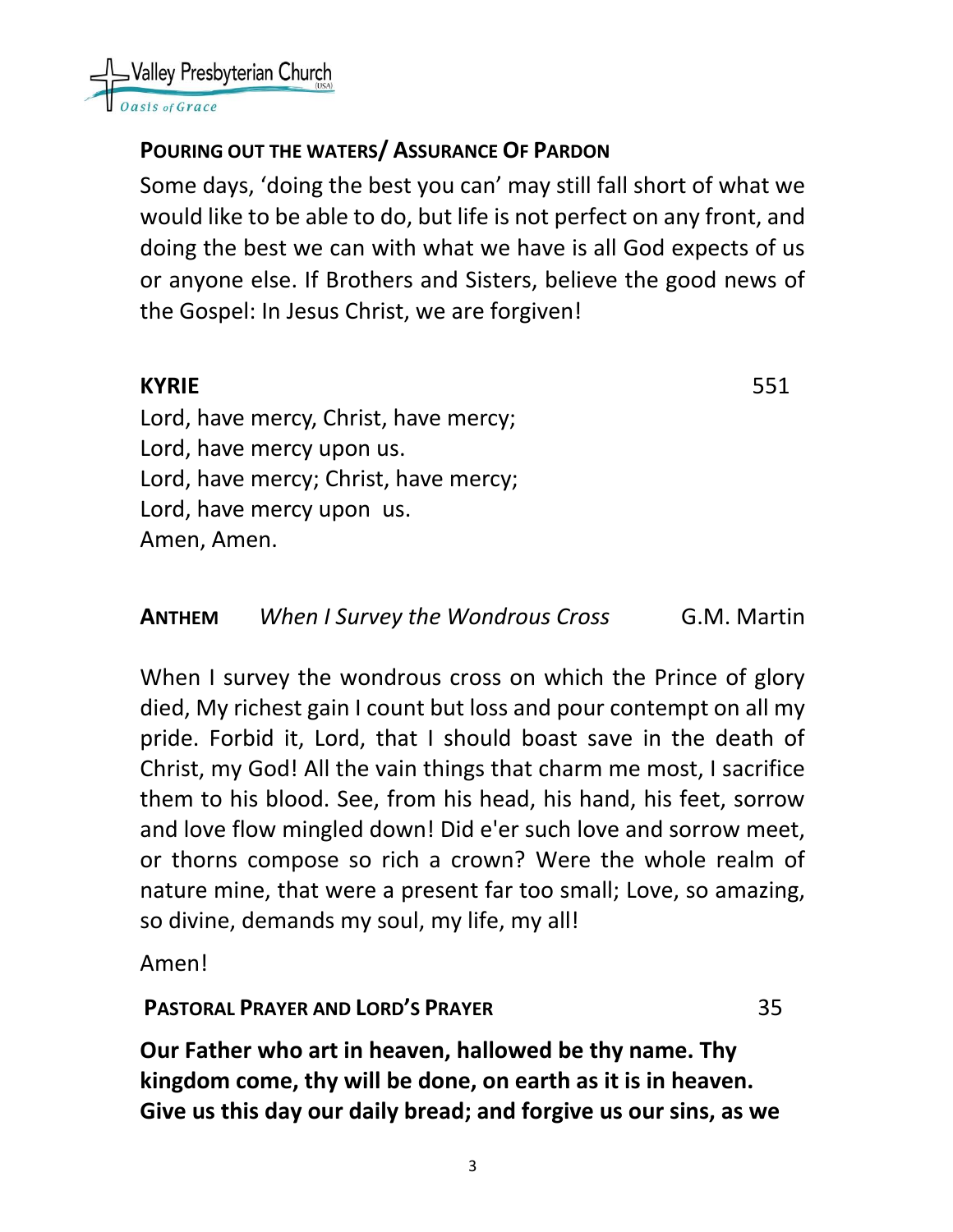

## sis of Grace

**forgive those who sin against us; and lead us not into temptation but deliver us from evil. For thine is the kingdom and the power and the glory, forever. Amen. (CHORAL RESPONSE)**

**CHILDREN'S TIME** 

**SCRIPTURE Luke 10: 25-37** 

On one occasion an expert in the law stood up to test Jesus. "Teacher," he asked, "what must I do to inherit eternal life?"

"What is written in the Law?" he replied. "How do you read it?"

He answered, "'Love the Lord your God with all your heart and with all your soul and with all your strength and with all your mind'; and 'Love your neighbor as yourself."

"You have answered correctly," Jesus replied. "Do this and you will live."

But he wanted to justify himself, so he asked Jesus, "And who is my neighbor?"

In reply Jesus said: "A man was going down from Jerusalem to Jericho, when he was attacked by robbers. They stripped him of his clothes, beat him and went away, leaving him half dead. A priest happened to be going down the same road, and when he saw the man, he passed by on the other side. So too, a Levite, when he came to the place and saw him, passed by on the other side. But a Samaritan, as he traveled, came where the man was; and when he saw him, he took pity on him. He went to him and bandaged his wounds, pouring on oil and wine. Then he put the man on his own donkey, brought him to an inn and took care of him. The next day he took out two denarij<sup>cl</sup> and gave them to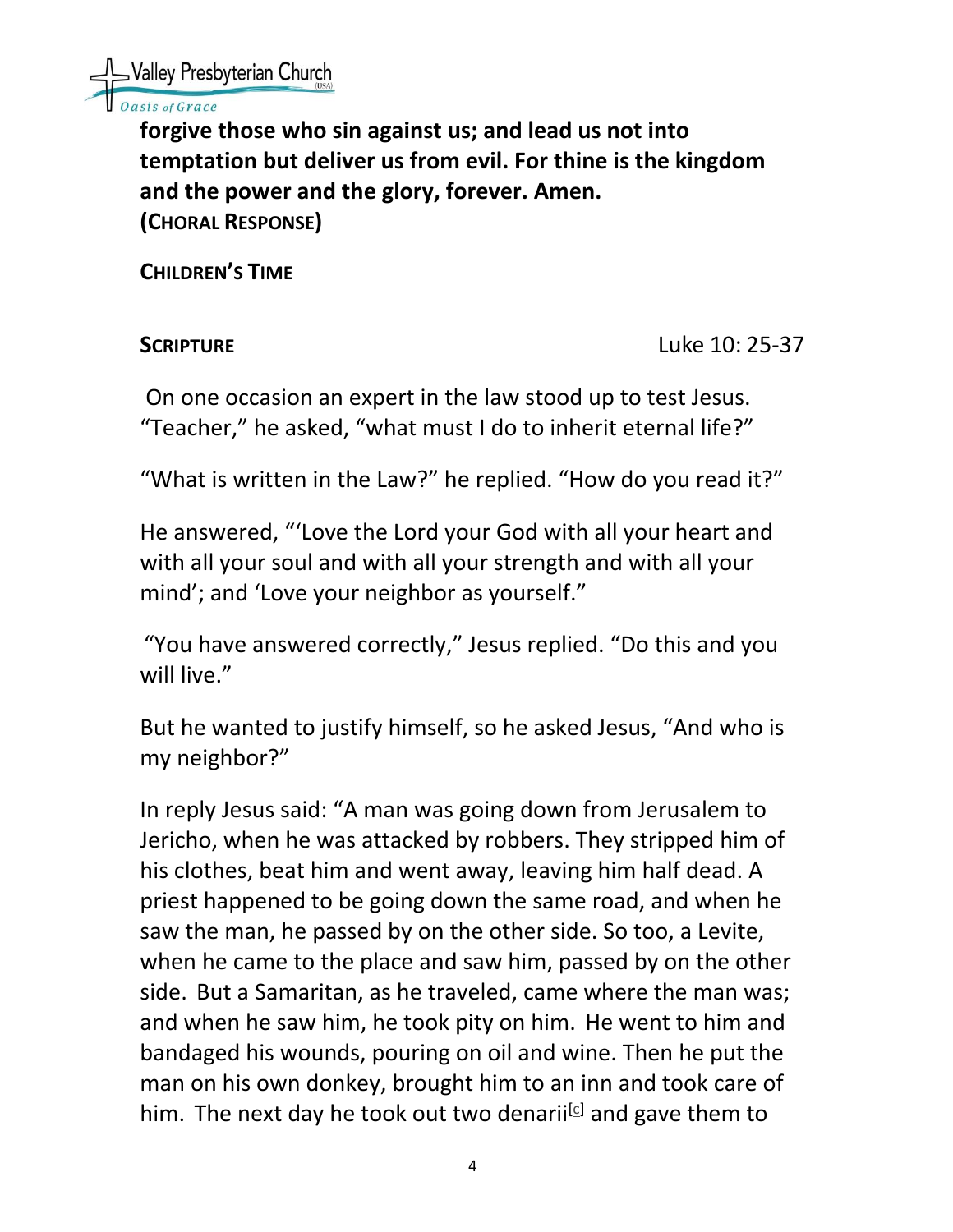Nalley Presbyterian Church

asis of Grace

the innkeeper. 'Look after him,' he said, 'and when I return, I will reimburse you for any extra expense you may have.'

"Which of these three do you think was a neighbor to the man who fell into the hands of robbers?"

The expert in the law replied, "The one who had mercy on him."

Jesus told him, "Go and do likewise."

SERMON **WON'T YOU BE MY NEIGHBOR?"** 

**RECEPTION OF NEW MEMBERS AND ORDINATION OF AN ELDER** Bob & Carol McDowell, new members Dale Honermann, Elder

| $\biguplus$ HYMN | Ah, Holy Jesus | 218 |
|------------------|----------------|-----|
|                  |                |     |

**CALL FOR OFFERING**

**OFFERTORY** *O the Deep, Deep Love of Jesus*L.V. Beethoven Valley Ringers T.J. Williams/Arr. L.R. Lamb

*\*If you haven't already done so, please print your name in the Fellowship Register.*

# **DOXOLOGY** 606 Praise God, from whom all blessings flow; Praise Him, all creatures here below; Praise Him above, ye heavenly host; Praise Father, Son, and Holy Ghost. Amen.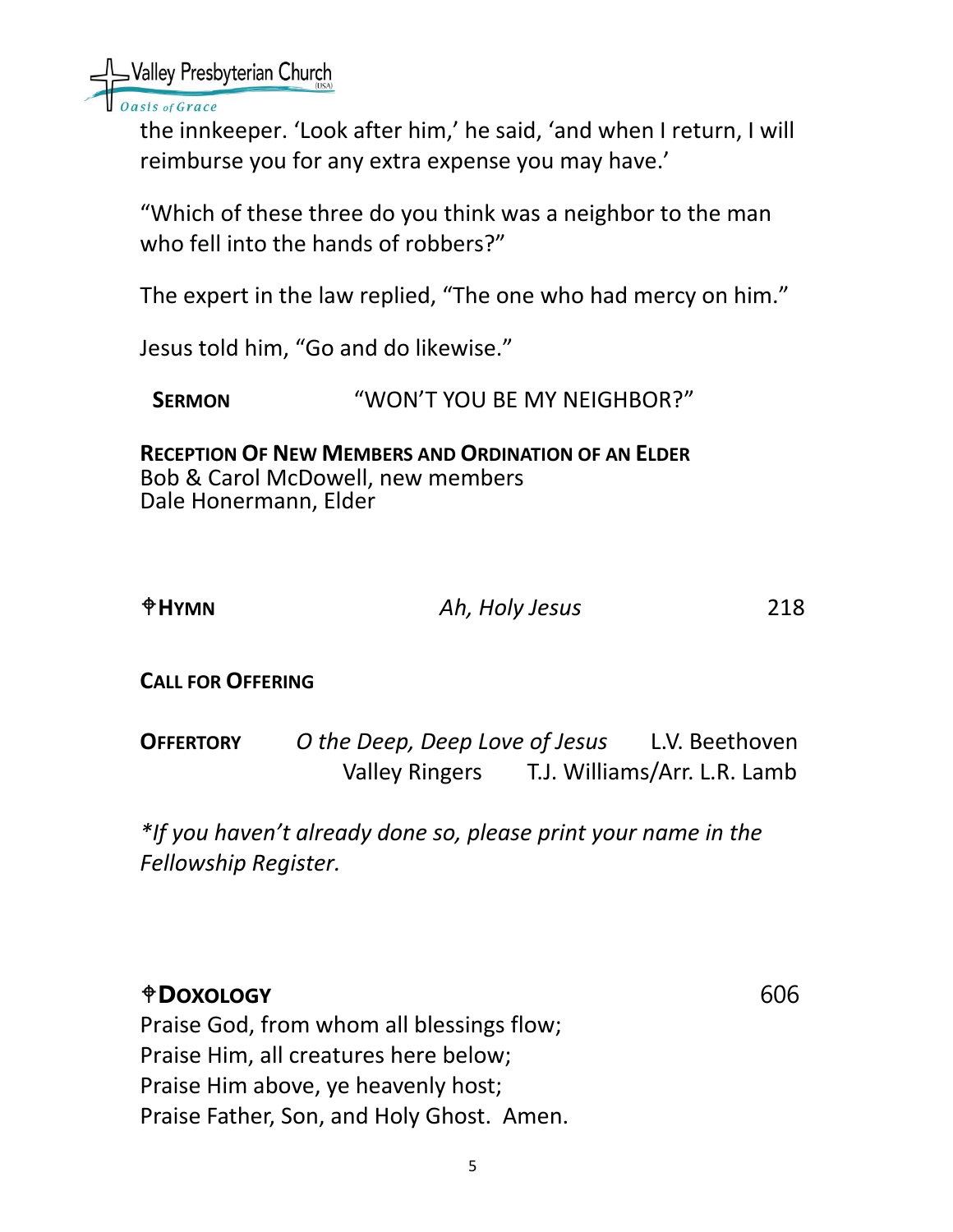

## **PRAYER OF DEDICATION**

| $\oplus$ HYMN                                           | O Sacred Head, Now Wounded                                               | 221       |
|---------------------------------------------------------|--------------------------------------------------------------------------|-----------|
| <sup><math>\bigcirc</math></sup> CHARGE AND BENEDICTION |                                                                          |           |
|                                                         | <sup><math>\dagger</math></sup> CONGREGATIONAL RESPONSE No End There Is! |           |
| No end there is!                                        |                                                                          |           |
| We depart in peace.                                     |                                                                          |           |
|                                                         | He loves beyond our uttermost:                                           |           |
|                                                         | In every room in our father's house                                      |           |
|                                                         | Christ will be there, as Lord and Host.                                  |           |
|                                                         |                                                                          |           |
| <b><i><u>OPOSTLUDE</u></i></b>                          | Won't You Be My Neighbor?                                                | F. Rogers |

**All those who are able, please stand** . . . . **All Worship Services are available for replay on our website:** 

[www.valleypres.net](http://www.valleypres.net/)

**FLOWERS FOR THE SANCTUARY ARE PROVIDED BY:** Tommy & Lee Ann Calhoun, In memory of both their fathers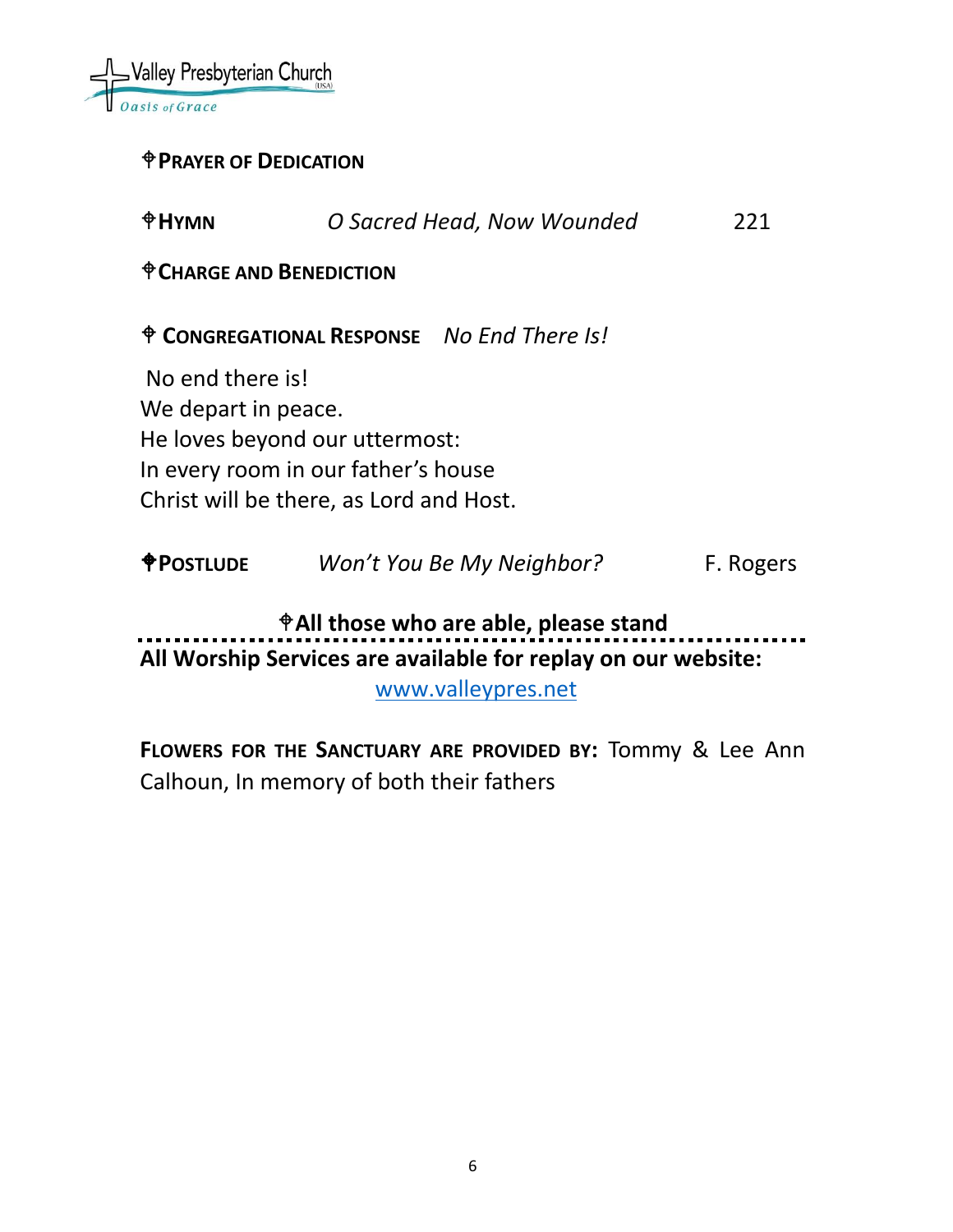

**PLEASE REMEMBER THOSE HOSPITALIZED OR IN REHABILITATION:** Mike Peake

**WELCOME** to all who enter this place. Drink deeply of the living waters of God's grace as we worship together in spirit.

**VISITORS:** Consider yourself at home while you are here! Please pick up a Visitor's Information Packet, if you would like more information about our church, visit us at valleypres.net where you can sign up for our daily email blasts and monthly newsletter. Children are invited to worship in the sanctuary then attend Sunday School after Children's Time.

We are glad you have joined us today.

| VPC Financial - Attendance / On-Line Viewing Metrics                                              |        |                                       |       |  |  |  |
|---------------------------------------------------------------------------------------------------|--------|---------------------------------------|-------|--|--|--|
| <b>Monthly Giving Support Contributions</b>                                                       |        | <b>Weekly Attendance / Viewing</b>    |       |  |  |  |
| February-2022                                                                                     |        | Through Week #11 (03/13/22)           |       |  |  |  |
| <b>Monthly Giving Support</b>                                                                     |        | 68702 Weekly Attendance Sanctuary     | 321   |  |  |  |
| <b>Monthly Giving Budget</b>                                                                      |        | 85878 * YTD 2022 Attendance Sanctuary | 2,988 |  |  |  |
| *YTD Giving Support                                                                               |        | 162944 ** Weekly Viewing On-Line      | 191   |  |  |  |
| *YTD Giving Budget                                                                                | 185481 | ** YTD 2022 Viewing On-Line           | 2,099 |  |  |  |
|                                                                                                   |        | * YTD 2022 Attendance / On-Line       | 5,087 |  |  |  |
|                                                                                                   |        | * YTD 2021 Attendance Sanctuary       | 1,097 |  |  |  |
| ** Number of on-line devices tuned into Sunday service<br>* YTD = Year to Date                    |        |                                       |       |  |  |  |
| D. Brooks - VPC treasurer - dxb38@cox.net - 520-399-3959<br>2022 Per Capita is \$41.50 per member |        |                                       |       |  |  |  |
|                                                                                                   |        |                                       |       |  |  |  |

**LENTEN TAIZÉ WORSHIP SERVICE, THURSDAYS AT 5:00 PM.** Spend time in meditation and song during the Lenten Taizé service, at 5:00 p.m. in the Spiritual Life Center.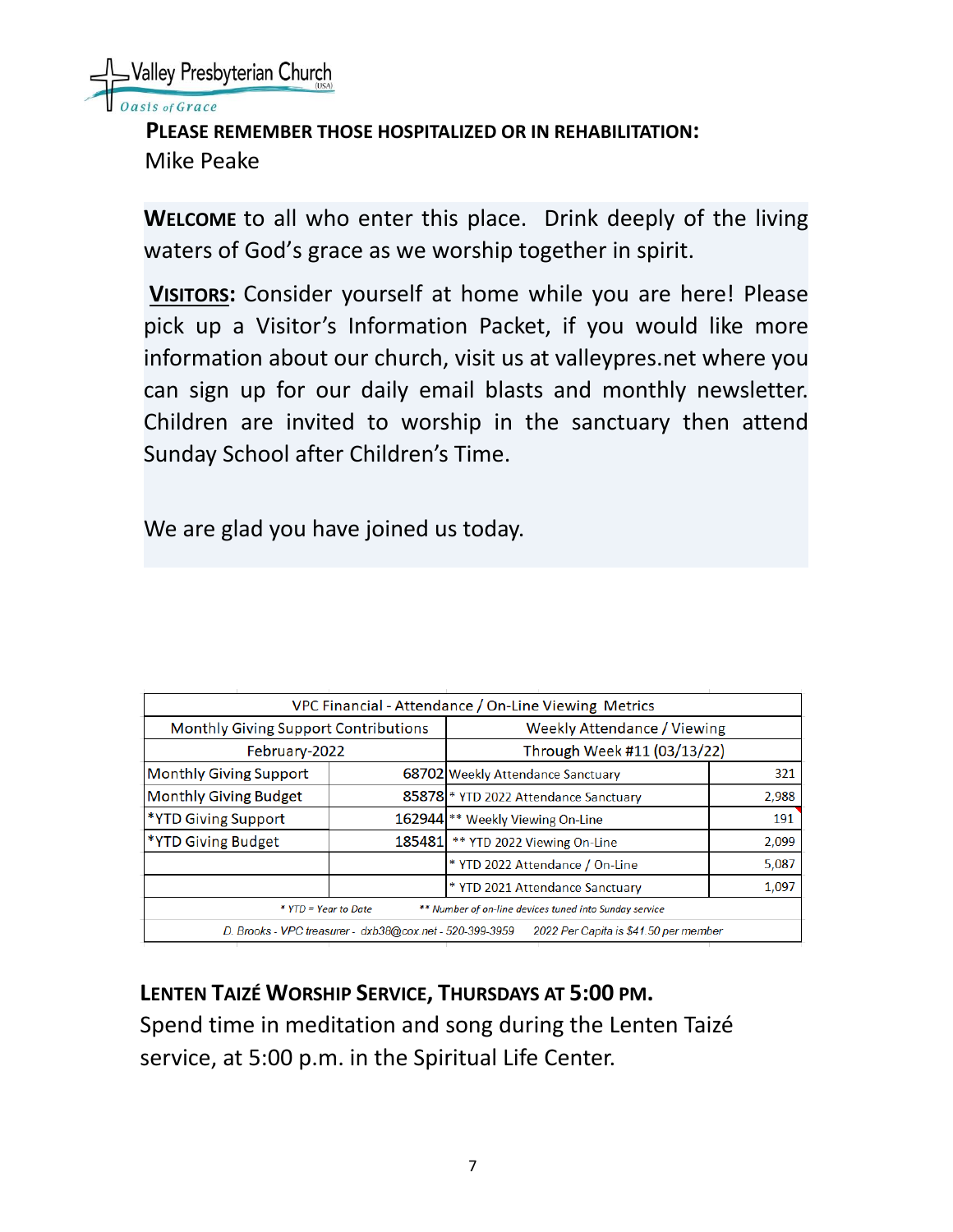

asis of Grace

# **HOLY SOLITUDE, MONDAYS AT 10:00 A.M.**

We invite you to join us as we discuss our reading and our experiences of fasting and giving. This book may be purchased for \$12 from Pastor Diane.

# **UKRAINIAN REFUGEE RELIEF**

Those wishing to make an additional offering to support Ukrainian refugee Relief can simply write that in the memo line of checks made out to the church, or with a notation on your giving envelope.

# **LINES, CURVES AND COLORS, YOUR GUIDE LINDA FREEMAN:**

Mondays at 1:00pm—1:30pm. Classroom 5. This Lenten Class is for the visual in you. Listening to music and coloring an image.

# **SNACK BAGS FOR THE HOMELESS:**

The Mission Committee will be sponsoring Snack Bags for the Homeless during Lent. We will be collecting 13 different items to fill each bag. Check out the flyer located on the Welcome Centers and visit us after worship in the Fellowship Hall.

## **MISSION BREAKFAST:**

The Mission breakfast will be Saturday, March 26, at 8:30 am. The guest speaker will be Laura Romero, Executive Director of the St. Andrew's Children's clinic. Tickets are \$5.00 and will be available after worship in the Fellowship Hall.

# **MUSIC IN THE VALLEY CONCERT SERIES PRESENTS:**

Sunday April 3rd at 3:00 P.M. The Tucson Boys Chorus. Director Dr. Julian Ackerley, Accompanist Elena Miraztchiyska and the Boys Chorus consist of Five Groups of singers in first grade through college. Tickets are \$20.00.